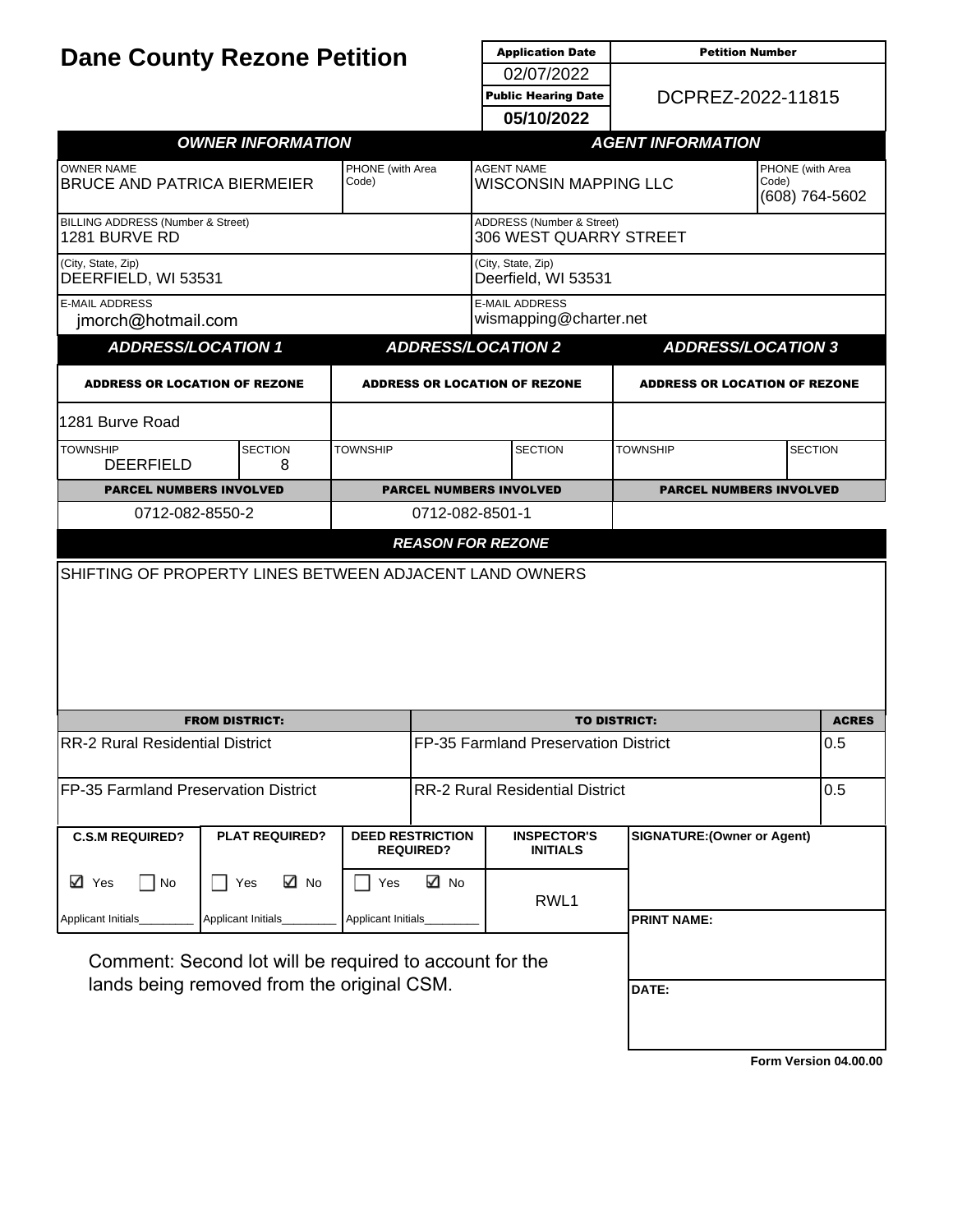

## **Legend**

|            | ि‱ Wetland Significant Soils |         |  |  |
|------------|------------------------------|---------|--|--|
| Floodplain |                              | Class 1 |  |  |
|            |                              | Class 2 |  |  |



Petition 11815 BRUCE AND PATRICA BIERMEIER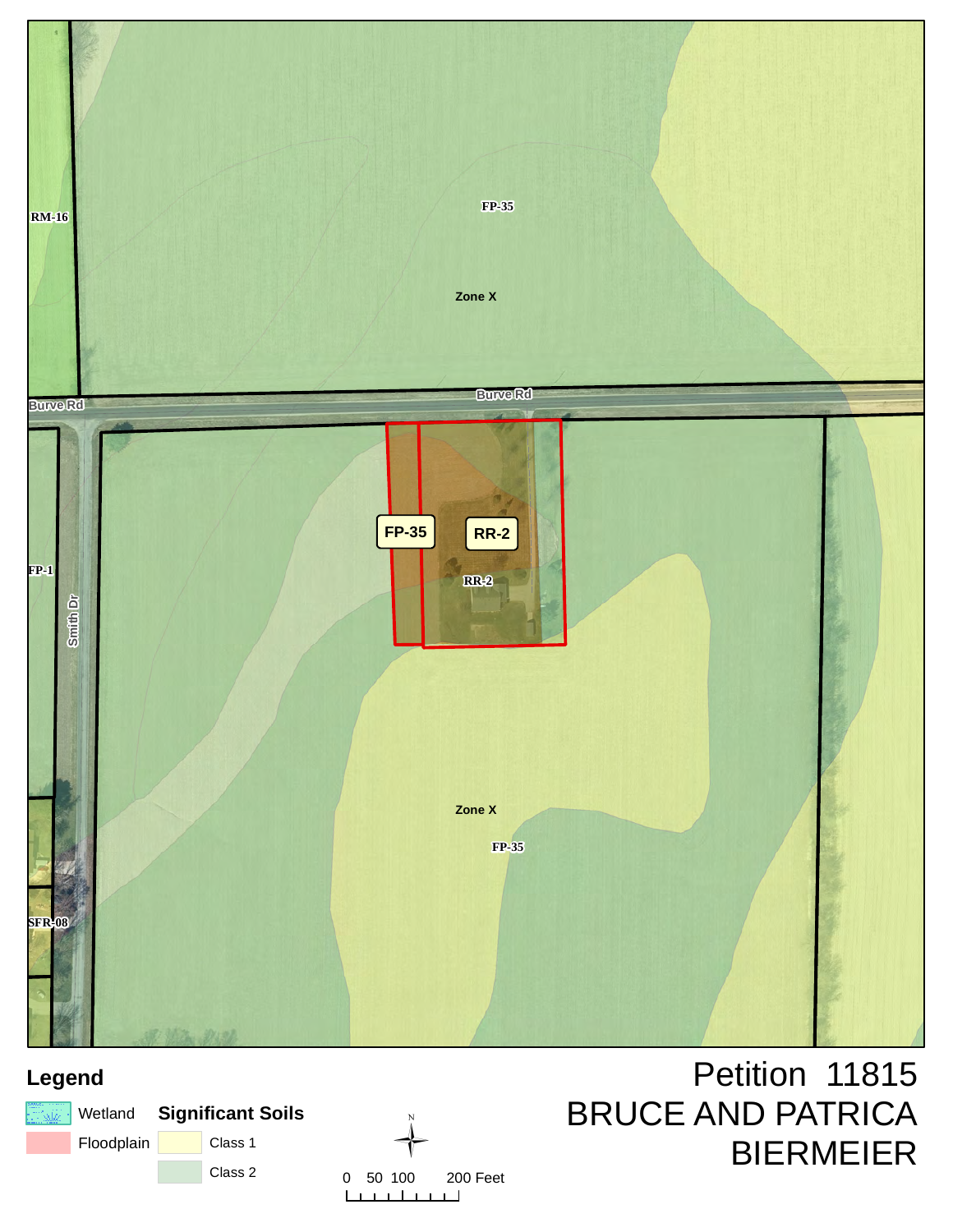|                                                               | Dane County                                                                                                                                                                                                                                                                                                                          |                                                |                                                                                                     | Application Fees<br>5395                             |  |  |
|---------------------------------------------------------------|--------------------------------------------------------------------------------------------------------------------------------------------------------------------------------------------------------------------------------------------------------------------------------------------------------------------------------------|------------------------------------------------|-----------------------------------------------------------------------------------------------------|------------------------------------------------------|--|--|
|                                                               | Department of Planning and Development<br>Zoning Division                                                                                                                                                                                                                                                                            |                                                | Geberal.<br>Farmland Preservation:                                                                  | 54.13                                                |  |  |
|                                                               | Room 115, Lity-County Building                                                                                                                                                                                                                                                                                                       |                                                | Commercial:                                                                                         | \$945                                                |  |  |
|                                                               | 210 Martin Luther King Jr. Blvd.                                                                                                                                                                                                                                                                                                     |                                                | PERMIT FEES DOUBLE FOR YIOLATIONS.                                                                  |                                                      |  |  |
|                                                               | Medison, Wisconsin 53703<br>(608) 366-4265                                                                                                                                                                                                                                                                                           |                                                | . ACCOTTIONAL FEES MAY APPLY, CONTACT CAME COUNTY<br>ZON SNG AT BOB-ZGS-4266 FOR MIDRE INFORMATION. |                                                      |  |  |
|                                                               |                                                                                                                                                                                                                                                                                                                                      | <b>REZONE APPLICATION</b>                      |                                                                                                     |                                                      |  |  |
|                                                               |                                                                                                                                                                                                                                                                                                                                      | APPLICANT INFORMATION                          |                                                                                                     |                                                      |  |  |
| Property Owner Name:                                          | <b>BRUCE J BIERMEIER</b>                                                                                                                                                                                                                                                                                                             | Agant Nome:                                    | WISCONSIN MAPPING LLC                                                                               |                                                      |  |  |
| Address (taurabar & Street);                                  | 1281 BURVE RD                                                                                                                                                                                                                                                                                                                        | Address (Rember & Street): 306 WEST QUARRY ST. |                                                                                                     |                                                      |  |  |
| Address (City, State, Zip).                                   | DEERFIELD, WI. 53531                                                                                                                                                                                                                                                                                                                 | Admuu (City, State, Zip):                      | DEERFIELD, WI, 53631                                                                                |                                                      |  |  |
| Email Address                                                 |                                                                                                                                                                                                                                                                                                                                      | Email Address:                                 |                                                                                                     | <b>WISMAPPING@CHARTER.NET</b>                        |  |  |
| Phonetic                                                      |                                                                                                                                                                                                                                                                                                                                      | Phone 2.                                       | 608-764-5602                                                                                        |                                                      |  |  |
|                                                               |                                                                                                                                                                                                                                                                                                                                      | PROPERTY INFORMATION                           |                                                                                                     |                                                      |  |  |
| Township:<br><b>DEERFIELD</b>                                 |                                                                                                                                                                                                                                                                                                                                      | Parcel Number(s): 071206285502, 071208285011   |                                                                                                     |                                                      |  |  |
| Section.<br>8                                                 | Property Address or Location: 1281 BURVE RD                                                                                                                                                                                                                                                                                          |                                                |                                                                                                     |                                                      |  |  |
|                                                               |                                                                                                                                                                                                                                                                                                                                      | <b>REZONE DESCRIPTION</b>                      |                                                                                                     |                                                      |  |  |
|                                                               |                                                                                                                                                                                                                                                                                                                                      |                                                |                                                                                                     | is this application being.                           |  |  |
|                                                               | Reason for the request. In the space below, please provide a brief but datailed explanation of the rezoning<br>request. Include both current and proposed land vote, mumber of precels or lots to be croated, and any other<br>relevant information. For more significant development proposals, attach additional pages as receied. |                                                | Yesi                                                                                                | submitted to correct a stoletion?<br>No K            |  |  |
|                                                               | Intent is two adjust let like to fit field lines                                                                                                                                                                                                                                                                                     |                                                |                                                                                                     |                                                      |  |  |
|                                                               |                                                                                                                                                                                                                                                                                                                                      |                                                |                                                                                                     |                                                      |  |  |
|                                                               |                                                                                                                                                                                                                                                                                                                                      |                                                |                                                                                                     |                                                      |  |  |
|                                                               | takuling Zoning<br>Dirakt(s)                                                                                                                                                                                                                                                                                                         | Proposed Lanke<br>Deuta(s)                     |                                                                                                     | AGYLE                                                |  |  |
| RA 2.                                                         | ምም-3ና                                                                                                                                                                                                                                                                                                                                |                                                | ย 5                                                                                                 |                                                      |  |  |
| $60 - 36$                                                     | ይይ 2                                                                                                                                                                                                                                                                                                                                 |                                                | o. 5                                                                                                |                                                      |  |  |
|                                                               |                                                                                                                                                                                                                                                                                                                                      |                                                |                                                                                                     |                                                      |  |  |
|                                                               | Applications will not be accepted until the applicant has contacted the town and consulted with department staff                                                                                                                                                                                                                     |                                                |                                                                                                     |                                                      |  |  |
|                                                               | to determine that stl necessary information has been provided. Only complete applications will be accepted. All                                                                                                                                                                                                                      |                                                |                                                                                                     |                                                      |  |  |
|                                                               | information from the checklist below must be included. Note that additional application submittal<br>requirements apply for commercial development proposals, or as may be required by the Zoning Administrator.                                                                                                                     |                                                |                                                                                                     |                                                      |  |  |
|                                                               | □ Information for                                                                                                                                                                                                                                                                                                                    | C Pre-application                              |                                                                                                     | <b>El Application fee (non-</b>                      |  |  |
| □ Scaled drawing of<br>procosed property<br><b>boundaries</b> | <b>Q Legal description</b><br>commercial development<br>of zuning<br>(if applicable)<br>boundaries                                                                                                                                                                                                                                   | and department staff                           | consultation with town.                                                                             | refundable), payable to<br>the Dane County Transurer |  |  |
|                                                               | I certify by my signature that all information provided with this application is true and correct to the best of my knowledge<br>$\pm$ such submitted of fator or incorrect information may be grounds for denial. Permission is hereby gronted for                                                                                  |                                                |                                                                                                     |                                                      |  |  |

and understand that submittal of false or incorrect information may be grounds for denial. Permission is hereby granted<br>Department staff to access the property if necessary to collect information as part of the review of or

ا<br>Owner/Agent Signature<br>کرن